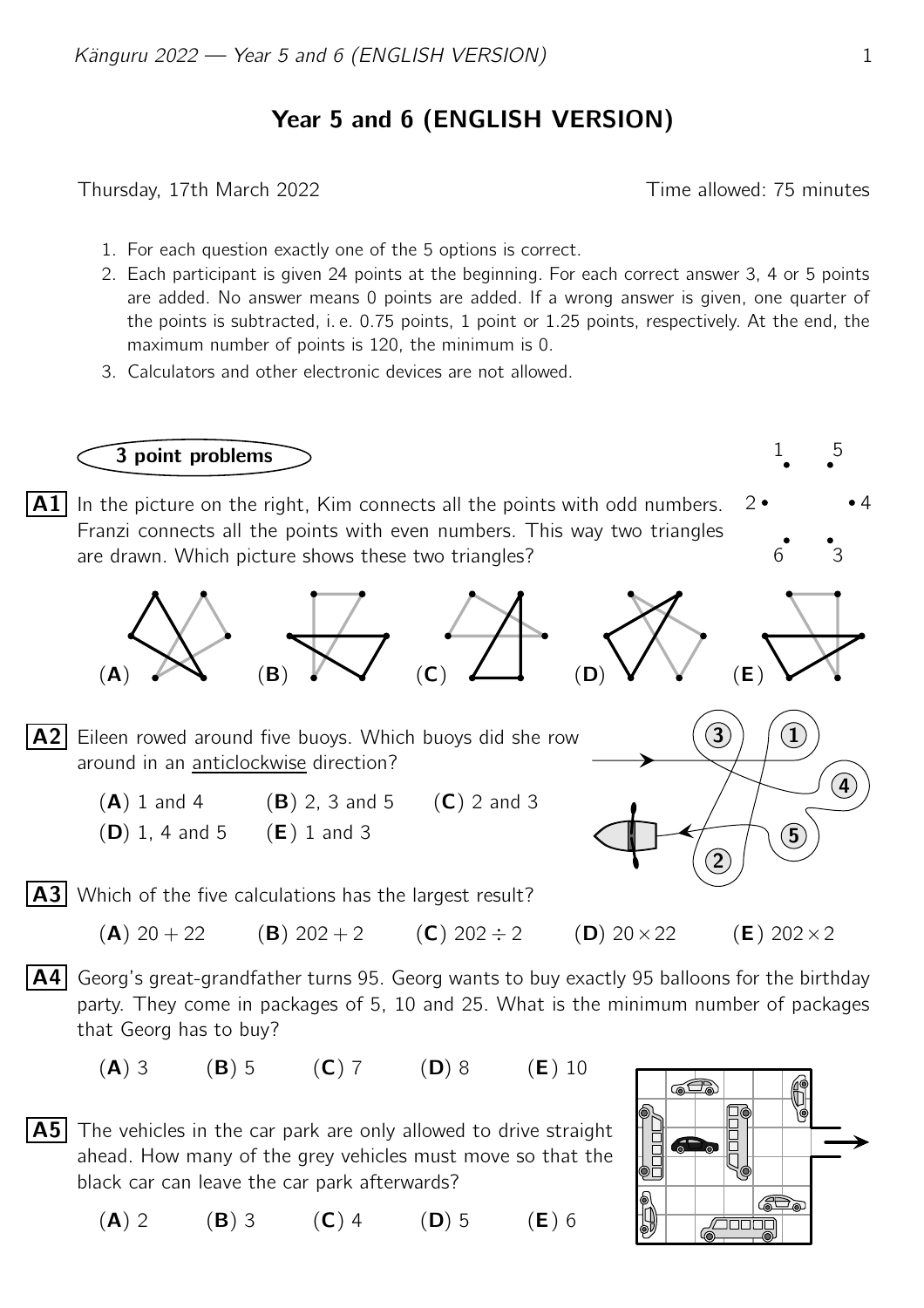

indicate how to calculate. Clara tries out the instructions. She starts with 12, because it is her birthday on 12 April. What number does she get as a result?

 $(A)$  3 (B) 6 (C) 16 (D) 24 (E) 48

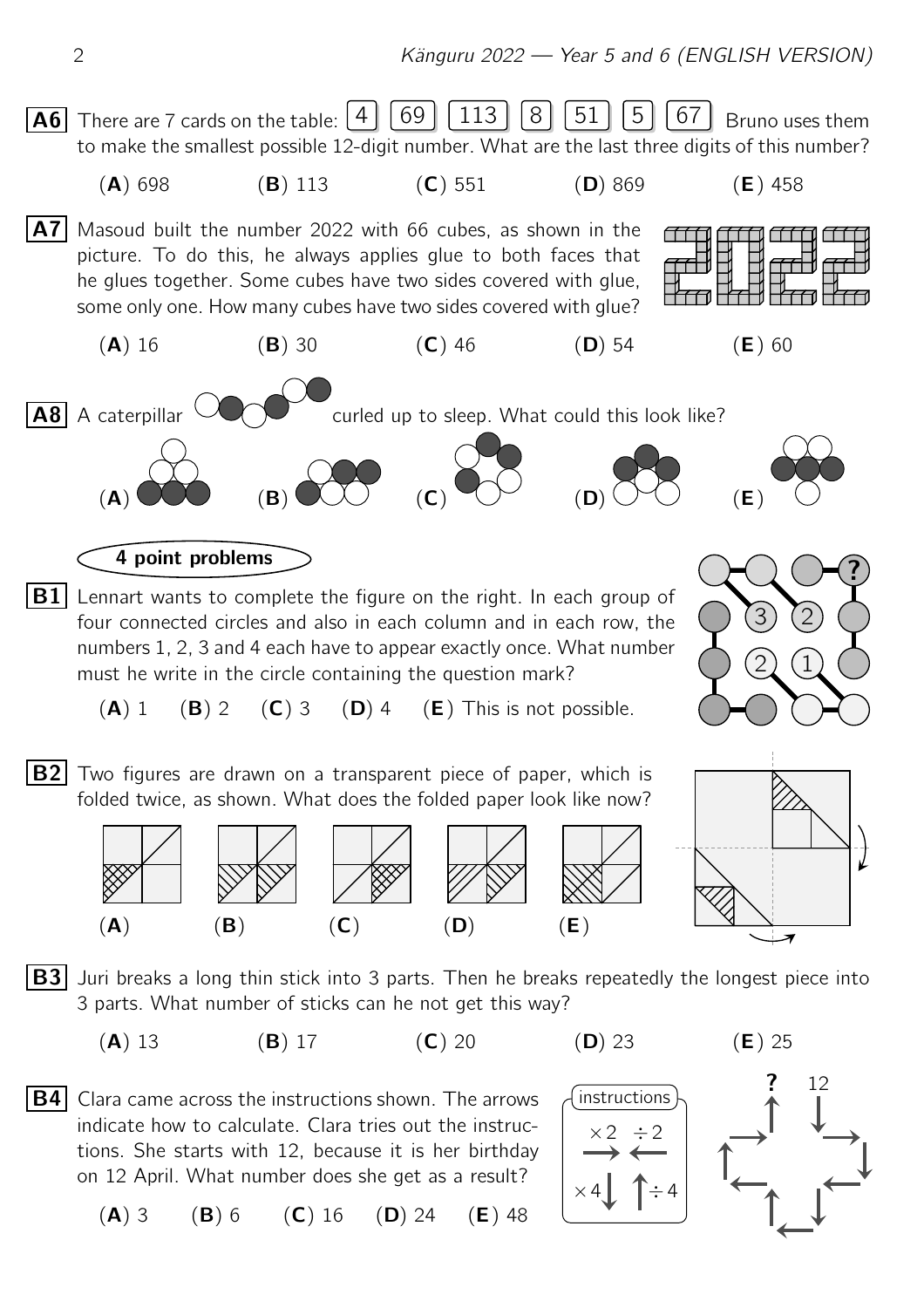**B5** Ron wants to write the numbers 1, 2, 3, 4, 5, 6 into the six circles so that in each of the four small triangles, the number in the middle is equal to the product of the numbers in the three corners. What will be the sum of the numbers in the three grey circles?



 $(A) 8$  (B) 11 (C) 12 (D) 13 (E) 16

**B6** The year 2022 has the special property that one digit appears 3 times in it. Our 50-yearold turtle Rosi has already experienced several years in which one digit appears 3 times. How often did she experience this before 2022?

 $(A)$  2 times  $(B)$  3 times  $(C)$  4 times  $(D)$  5 times  $(E)$  6 times



- **B8** Mrs Wolf often walks the four dogs of her neighbours. The other day the dogs were weighed and now it is clear: the weight of each dog in kg is a whole number. No two of them weigh the same. All four together weigh 30 kg. Ajax is the second heaviest and weighs 13 kg. How much does Elvis, the third heaviest, weigh?
	- $(A)$  2 kg  $(B)$  3 kg  $(C)$  5 kg  $(D)$  7 kg  $(E)$  8 kg

## 5 point problems

 $|C1|$  To open the lock, Janosch gets four helpful hints:



Exactly two of these digits are correct, but both are in the wrong place.



Exactly one of these digits is correct, but it is in the wrong place.



Exactly one of these digits is correct, and it is in the right place.



All three digits are incorrect.

What is the correct code that Janosch can use to open the lock?

(A) 604 (B) 082 (C) 640 (D) 042 (E) 046

- $|C2|$  A square is composed of 64 equally sized square boxes. Part of the square is painted grey. What is the area of the grey part?
	-
	- $(D)$  20 boxes  $(E)$  22 boxes

 $(A)$  14 boxes  $(B)$  16 boxes  $(C)$  18 boxes